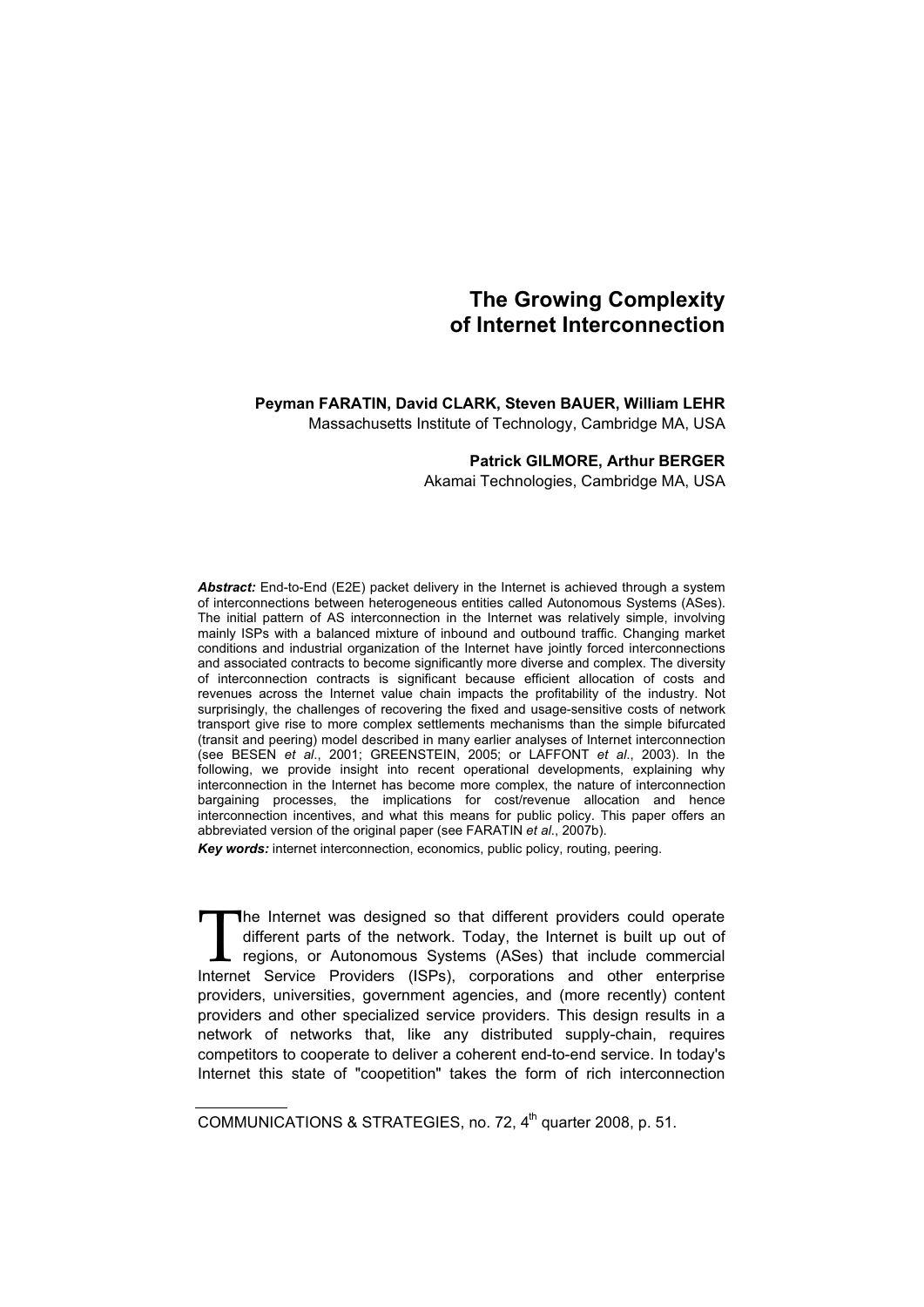among ASes such that networks carry each other's traffic to reach final destinations.

In the beginning, the pattern of AS interconnection somewhat resembled a simple hierarchy, with campuses and other geographically local networks connecting to regional networks, and the regional network connecting (in the U.S.) to a single government-subsidized NSF backbone. The pattern of interconnections that emerged in the commercial Internet in the mid-1990s is relatively more complex, comprised of many networks connected among themselves and to multiple interconnected backbones (so-called "Tier 1" providers, as we will define below), governed by market-based contracts that are negotiated on a bilateral basis. This evolution was enabled by infrastructure innovation toward higher capacity switching and transmission links and new routing protocols.

The pattern of interconnection may be viewed conceptually as the result of a complex, dynamic bargaining game between pairs of ASes. The outcome of this bargaining game is important because the choice of interconnections determines not only reachability but also performance features such as the scope of routing capabilities (e.g., how many diverse routes are available and the quality or congestion experienced along those routes). However, these bargaining games are fraught with potential breakdowns due to either transaction costs and/or to agency/opportunism problems. For instance, it is often unclear who should pay whom for interconnection on the Internet. It is not possible to deduce the direction of "value flow" by looking at the direction of packet flow.

Given the simultaneous benefits of interconnections, two simple standardized types of bilateral contracts for AS interconnection emerged in the early commercialization of the Internet: *peering* and *transit*. A *peering* agreement (also called "Bill and Keep" or "Sender Keeps All") is where two networks provide access *only* to each other's customers for no financial settlements. In contrast, *transit* is where one network provides reachability to the *entire* Internet in return for a monetary settlement. The recursive combination of these standardized bilateral peering and transit contracts created the complex web of interconnections wherein networks become resellers of transport and peer with one another in what has been a mutually beneficial and hence largely stable manner.

Previous academic work on the incentives of network operators to interconnect has focused either on direct externality effects (NEUCHTERLEIN & WEISER, 2005) or agency models (MILGROM,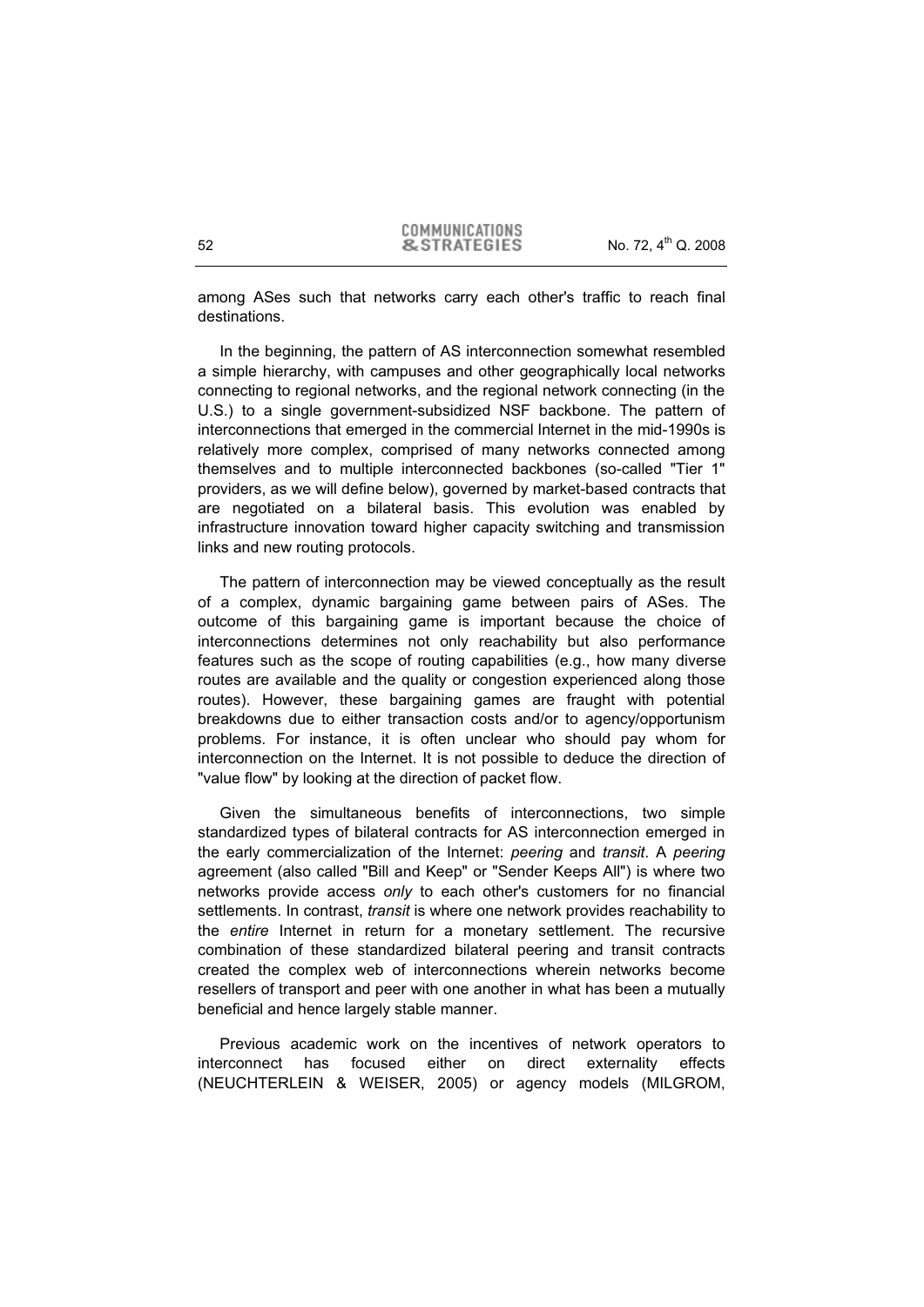MITCHELL & SRINAGESH, 2000). In contrast, this paper focuses on the emerging interconnection bargaining practices involving heterogeneous ASes.

The goal of this paper is to provide insight into this rich and complex operating environment, to suggest some of the ways that interconnection is changing and will continue to change, and to trace the implications for future Internet architecture, industry structure, and public policy, 1

We will focus on a single Internet service, namely content (web) delivery: first, because content accounts for a large portion of today's Internet traffic and second, because interconnection and settlement mechanisms and strategies are being increasingly influenced by the emergence of large sources of web content and very large aggregators of residential broadband customers -- the DSL and cable ISPs, each with asymmetric patterns of traffic (almost all traffic is outbound from the server and inbound to the consumer). These large networks are substantial-enough players that their interests are changing Internet interconnection bargaining processes and giving rise to greater reliance on more complex contracting variants such as paid-peering and partial transit. 2 We will also show how a system limited to bilateral transfers fails to send relevant price signals that can be used to internalize potential *indirect* externalities across complementary distinct markets, leading to closure of viable markets. This market failure is partially responsible for the entry by third-party application layer content distribution networks, and other overlay models of content delivery.

## **Settlement-free peering and transit introduced**

The entities that are interconnected are referred to as Autonomous Systems (ASes). As of October 2008, there were over 29,000 in use (ASN, 2008). Most ASes are ISPs, but they also include enterprises, governmental or educational institutions, and increasingly large content providers with mostly outbound traffic such as Google, Yahoo, and YouTube as well as overlay content distribution networks such as Akamai and Limelight (CLARK

<sup>1</sup> This paper is an abbreviated version of an earlier version (see FARATIN *et al*, 2007b).

<sup>&</sup>lt;sup>2</sup> We owe Scott Marcus for pointing out that partial transit and paid peering contracts are not new in the Internet, but have been in use for over a decade. What is new is the trend toward increased reliance on such contracts.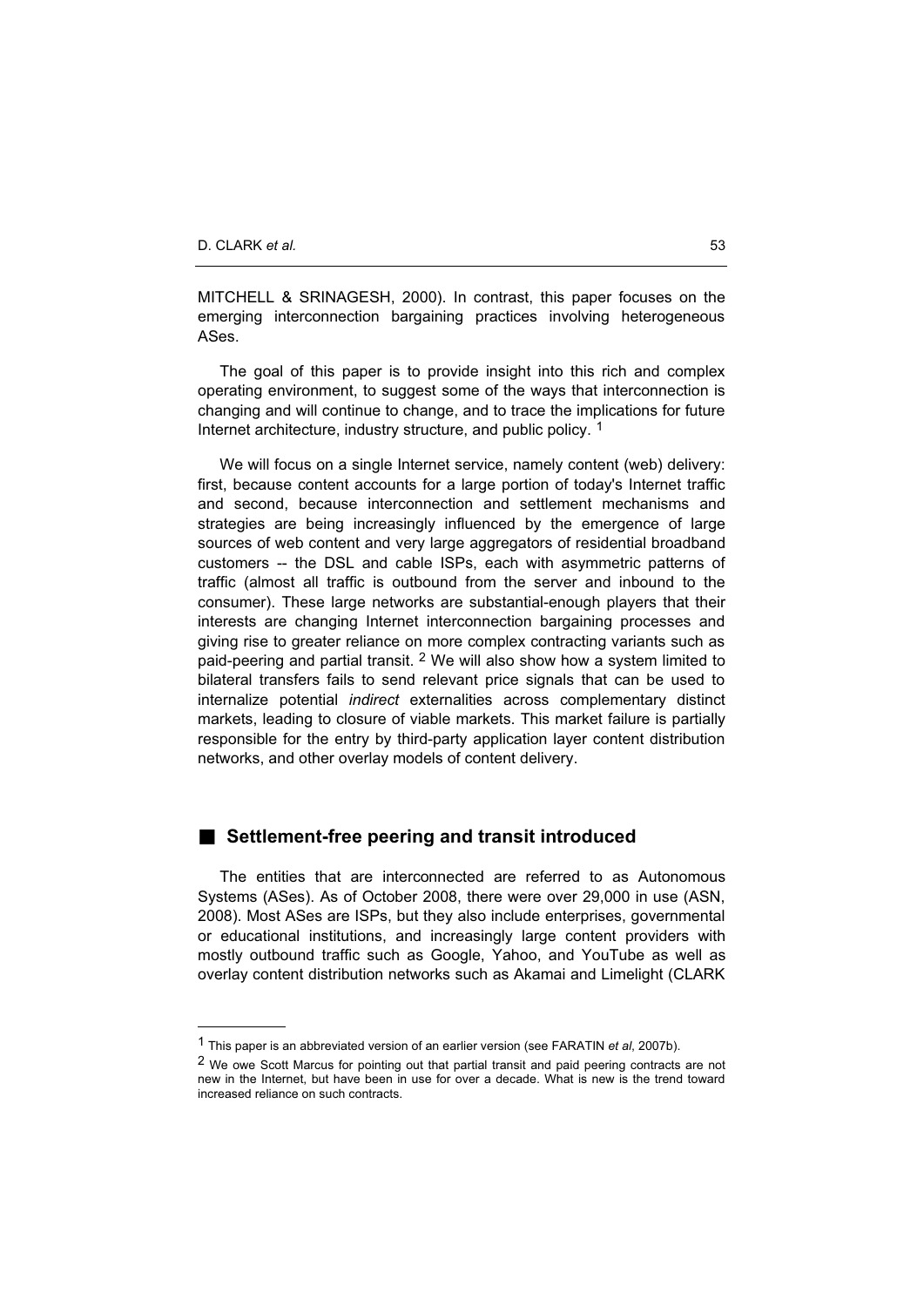*et al*, 2005). An autonomous system is also sometimes referred to as a routing domain. ASes manage pools of IP addresses. For each AS, the "cone of prefixes" refers to addresses that terminate either in that AS or on other ASes that it has sold transit to (which recursively includes any addresses of customers of those ASes, and so on).

## **Transit**

ASes may interconnect with each other in several ways. For example, an ISP A may enter into an interconnection agreement with an ISP X wherein ISP A pays ISP X to tell the rest of the Internet about "where" A is (which is called "announcing its prefixes") and ISP X agrees to send and receive traffic between A and the rest of the Internet. This form of agreement is called full *transit,* and is equivalent to saying that "A is a customer of X".

X either has access to all global Internet addresses or else in turn purchases access from another AS that has more extensive access. Each AS will have been allocated one or more address prefixes for its use, but if it provides transit service to another ISP, it must also take responsibility for announcing the prefixes of its customers. This relationship is recursive. A small AS A could purchase transit service from a medium sized AS M, which in turn could purchase transit service from X.

If A purchases transit service from X, then A can have a very simple forwarding table. It needs only two classes of AS-level entries: its own prefixes and "everywhere else". For its own prefixes, it will use its intra-AS routing protocols to forward the packet internal to the AS. For "everywhere else", it just sends the packet to X. This sort of forwarding entry is called a "default route". When A purchases transit from X, X must make sure that all the ISPs know that X is the path to the prefixes of A, but A need not concern itself with where all the other prefixes are. It just sends the traffic to X.

Any AS can choose to purchase transit from more than one provider. They might do this, for example, to obtain more diverse and resilient access to the Internet (called *multi-homing*). When an AS does this, its addresses become part of the prefix cone of all of their transit providers.

Generally, full transit pricing is subject to substantial volume discounts. To get an idea of what levels of transit pricing look like (while recognizing that the variation in what ISPs pay varies widely across agreements and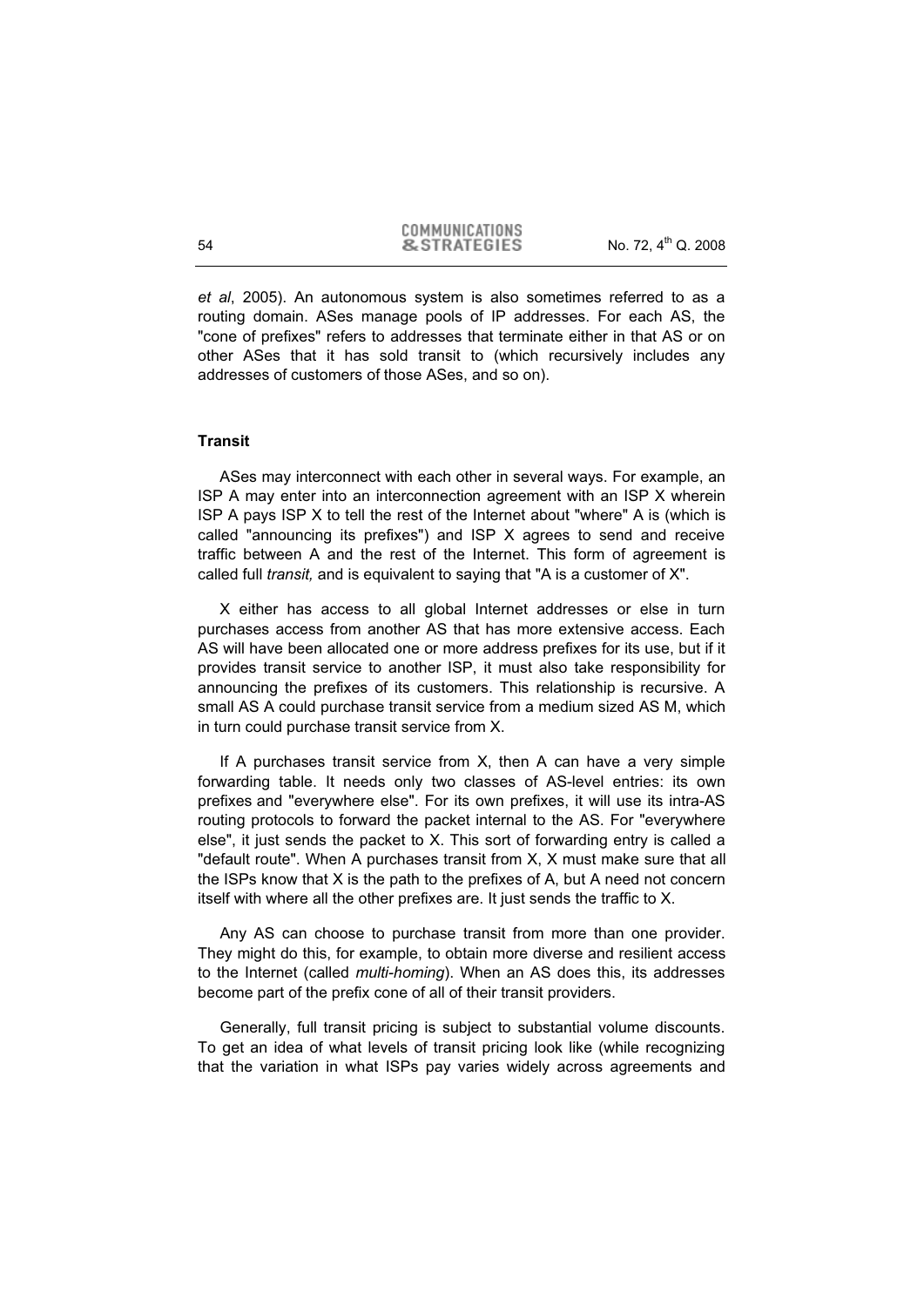around the globe), the table below summarizes data gathered from a sample of 42 ASes in  $2006 \cdot 3$ 

| <b>Survey Sample Size</b>    | 42        |
|------------------------------|-----------|
| <b>Average Monthly Price</b> | \$25/Mbps |
| <b>Maximum Price</b>         | \$95/Mbps |
| Minimum Price                | \$10/Mbps |
| <b>Average Commit Levels</b> | 1440 Mbps |

**Table 1 - NANOG 2006 Transit Survey** 

Transit contracts are enforceable and the customer usually receives a service level agreement (SLA) to ensure appropriate quality of service and reliability. This will include commitments to repair and restore service after failures, as well as performance commitments under normal operation.

#### **Settlement free peering**

Another common form of Internet interconnection agreement is *peering*. In a peering agreement*,* X and Y interconnect, but only for the purpose of providing a path between their two cones of prefixes. In the original model of peering, called *settlement free peering*, there was no payment between X and Y for this arrangement.

The so-called Tier 1 ISPs are the set of ASes that do not purchase transit from any other AS, and thus must peer with every other Tier 1 ISP. The Tier 1 ISPs collectively form a complete mesh of peering arrangements. Tier 1 ISPs are large, with global scope. They do not peer at only one physical location, but at a number of points around the globe. Since a Tier 1 AS does not purchase transit, it cannot take advantage of a default route. Together, the Tier 1 ISPs define the "Global Routing Table" (GRT), which lists every single prefix on the Internet, the different available paths to that prefix, and other information that lets the AS make forwarding choices based on the available paths.

All Tier 1 ISPs must peer with each other, but the use of peering is not restricted to Tier 1 ASes. Any two ISPs can choose to peer with each other, by mutual agreement. Two small ASes that discover that they have a lot of traffic for each other might decide to create a direct peering connection rather than sending the traffic up to their transit providers, which would not

 $3$  This data was collected by B. Norton in 2006 from 42 surveyed ASes at the  $36<sup>th</sup>$  Peering Birds of a Feather at North American Network Operator's Group (NANOG) (see NORTON, 2006).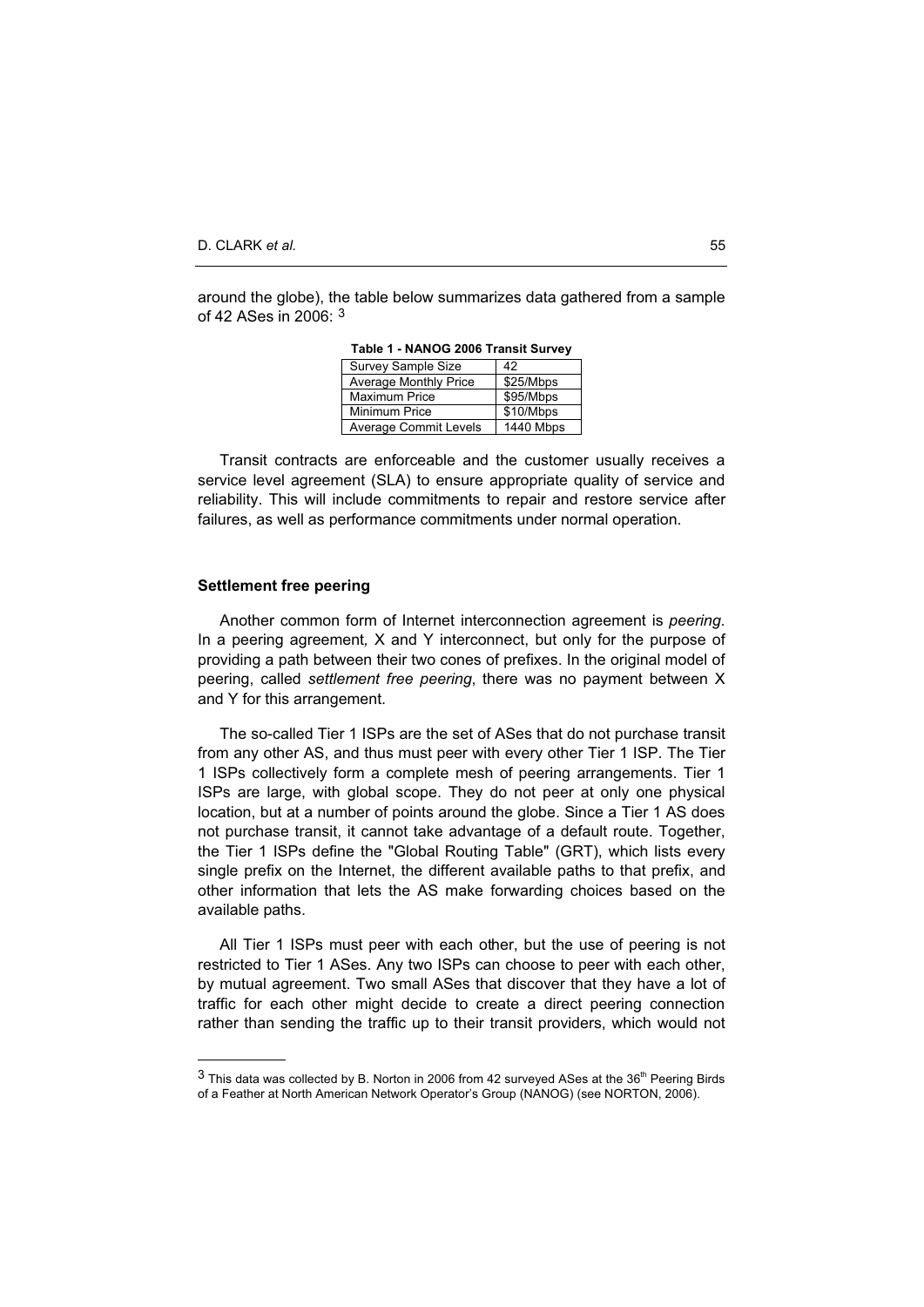only increase the load and thus (often) the cost of their transit service, but also lead to packet delivery performance degradation because of longer latencies caused by longer paths.

Because peering is cost saving it exhibits a number of *ex-ante* (see NORTON, 2003) and *ex-post* opportunism/agency problems (see MILGROM, MITCHELL & SRINAGESH, 2000). Therefore peering agreements often have a number of requirements, including:

x *Geographic Diversity:* Many networks require potential peering partners to set up links in multiple, geographically diverse locations.

x *Traffic Volume:* If A requests settlement free peering from Z, Z will measure its traffic to/from A. If the volume is small, Z will deny the request. The traffic volume requirement in each network's peering policy is usually based on the size of the network.

• *Traffic Ratio:* In settlement free peering relationships with very large networks, there is frequently a requirement to keep traffic "in ratio". The traffic going from A to Z is measured, and the traffic going from Z to A is measured. If the two numbers are not close enough, peering will be denied. For very large networks, the traffic ratio requirement is usually 2:1, and sometimes 1.5:1

x *Consistent Announcements:* Most networks require peers to maintain consistent Border Gateway Protocol ("BGP") announcements across all peering links. This simply means that the BGP announcements should be identical, modulo irrelevant location-specific details, on every BGP session between the two networks. <sup>4</sup>

• Marketing considerations: Many ISPs will refuse to peer with an ISP that is a customer or a potential customer, as we discuss below.

Over time, as interconnection has become more strategic, peering requirements have become more complex, formal, and detailed.

<sup>&</sup>lt;sup>4</sup> Consistent announcements allow a peer to hot potato traffic, inconsistent announcements force a peer to cold potato traffic. Assume A and B peer, and A only announces west coast prefixes on west coast peering points, and the same for east coast. If B has a packet in New York for A, B must carry the packet to the west coast where B sees the prefix announced. If B is announcing consistently to A, A can pass the return packets to B on the west coast. This shifts costs from A to B.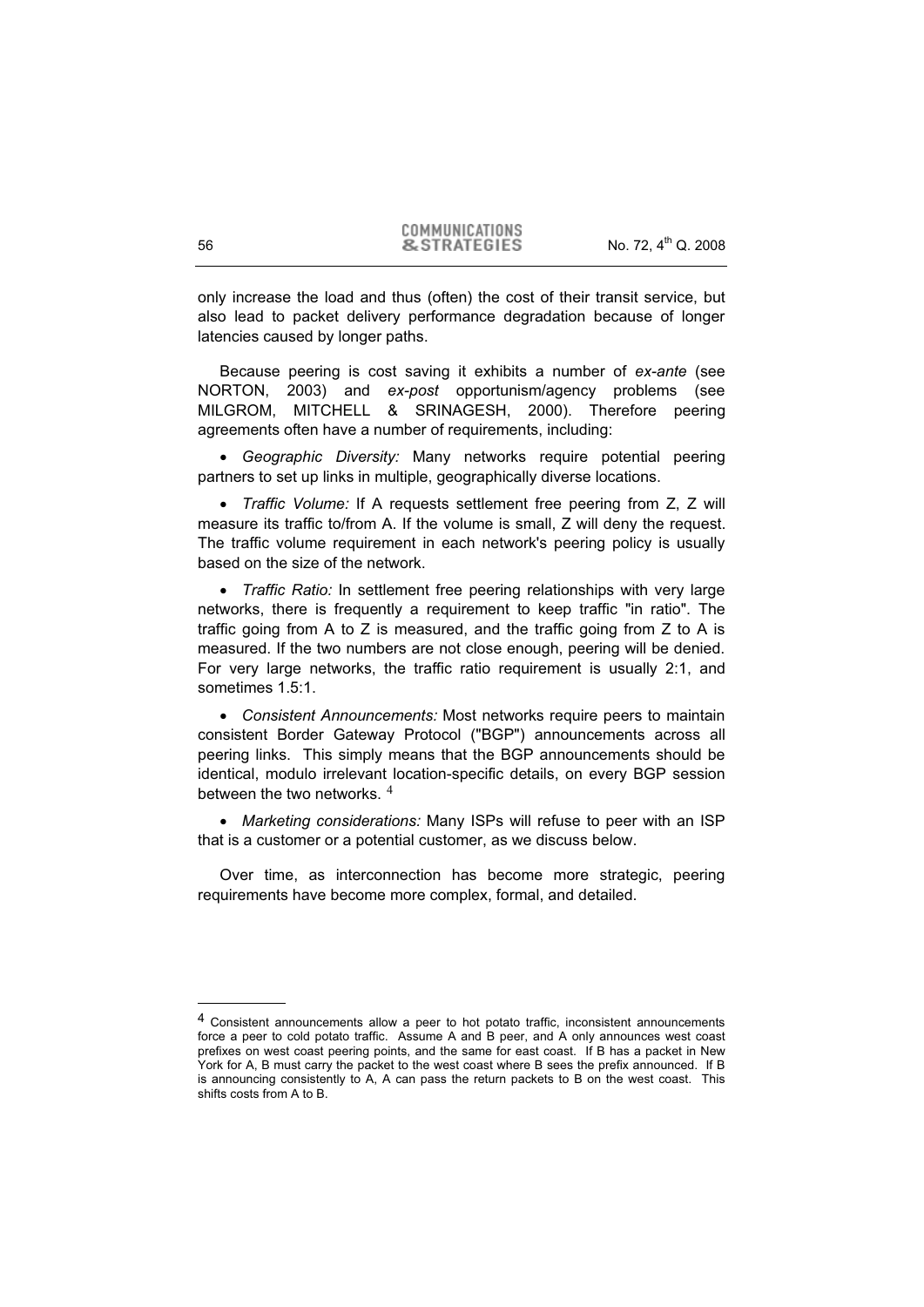#### **History of internet interconnection**

Historically, the major distinction among different ISPs was their size. Size could be measured in a number of ways, including: geographic scope, total rates of traffic across the boundaries, or the number of attached customers. Although ISPs differed in size and coverage area, most were approximately similar with respect to the types of services they offered and (size aside) with respect to their incentives to interconnect. These relatively symmetric incentives to interconnect were important in shaping the environment in which interconnection agreements evolved in the early days of the commercial Internet.

The idea of symmetry among ISPs of similar size emerged as follows. In the backbone, the presumption of symmetric costs among approximately symmetrically sized "peers" meant that when network A delivered a packet received from network B to customers in its cone of prefixes, it was reasonable to believe that the costs of that delivery were approximately similar to the costs incurred by network B when it delivered a packet received from network A to customers in its cone of prefixes. If the costs are similar, the traffic is balanced and by some estimate the networks host equal numbers of users, then it could be argued that the benefit of interconnection was similar to both parties. Second, since the costs of constructing and operating a data network are mostly traffic insensitive (and associated with maintaining the network's peak load capacity), the incremental costs of delivery were presumed to be relatively small. In conjunction with the first point, this implies that total network costs could be reduced if usagesensitive metering were largely dispensed with, resulting in settlement free (revenue neutral) peering among similar sized backbone providers.

In contrast, the assumption of symmetric delivery costs seems less applicable when a large network exchanges traffic with a small network. In an uncongested state, a typical packet that originates on a network with smaller geographic scope and ends up on the larger network might be expected to impose higher delivery costs on the larger network (which must typically carry the packet a greater distance). A larger network would presumably have more customers, and this might be seen as giving the larger network more value because of the larger positive network externalities associated with being part of their networks. Taken together, these effects may have contributed to the perception that size contributed to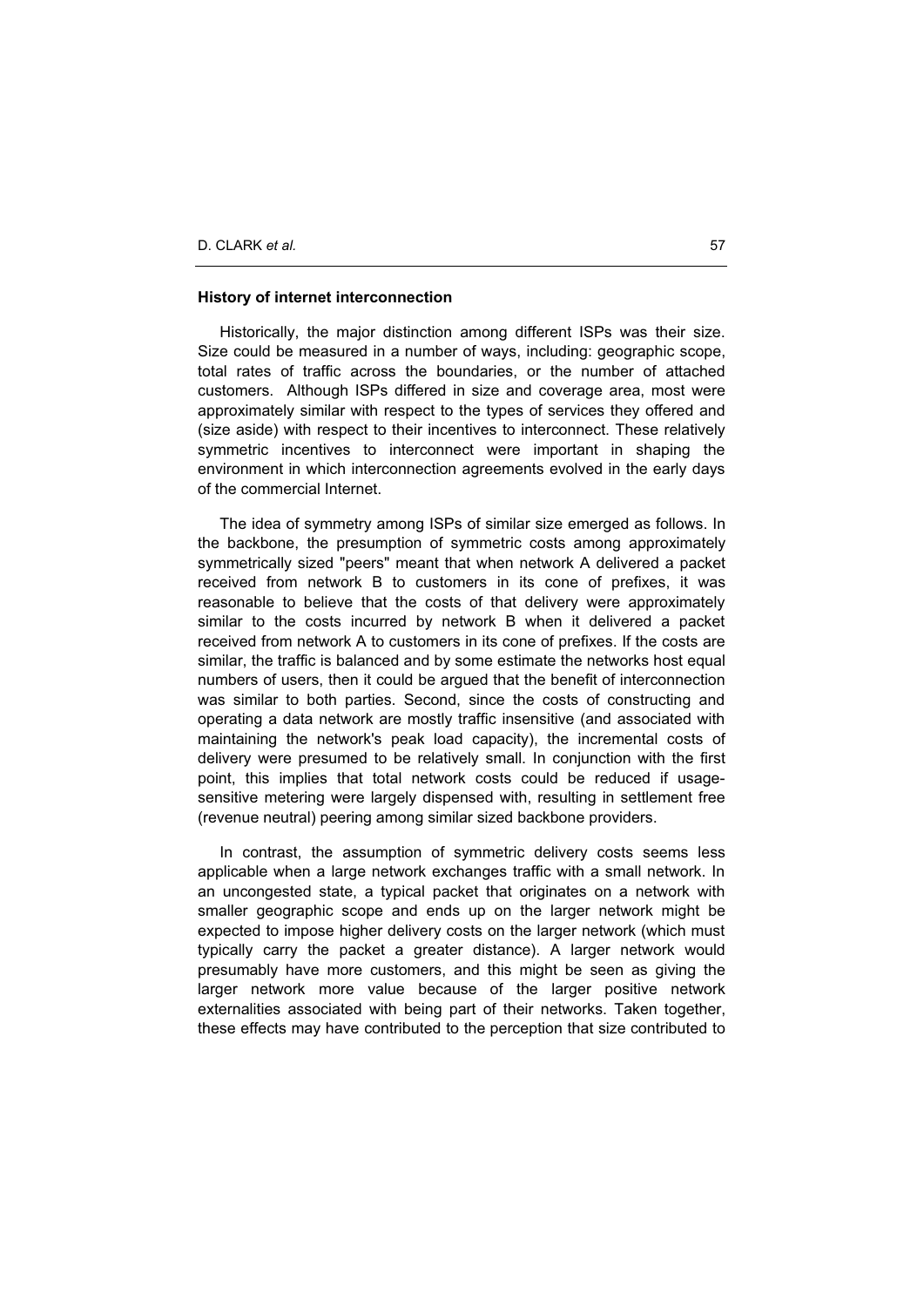a network's bargaining position.  $5$  In any case, smaller networks tended to negotiate transit agreements with one or more larger providers under which the smaller networks agreed to pay the larger providers to deliver their traffic.

In this earlier world of peering (among networks of the same size) and transit (between large and small networks), although ASes might differ with respect to size, in other respects, they were remarkably similar and symmetric in their overall incentives and view of the interconnection problem.

## **The erosion of homogeneity**

Over time and with the growth of Internet traffic, the idea that ISPs of a certain size were more or less the same has eroded. We have seen the emergence of "eyeball" heavy broadband access networks such as Verizon, AT&T or Comcast, on the one hand, and "content" heavy networks such as Abovenet or Cogent (that host a lot of content servers) and large contentproviders such as Google and Yahoo. These networks have asymmetric traffic flows. Users on eyeball networks send small requests to content servers on content networks, while the servers on a content network send large replies. The "eyeball" customers want the content since that is part of the reason they pay for broadband service; the content networks need the eyeballs because that is what they sell to advertisers and the "eye balls" are the end-users who may subscribe directly to pay-to-view content. Thus, there are demand complementarities across distinct end-host markets (content providers and consumers) who are customers of ASes. Such markets also exhibit strong *indirect* externalities, where consumption by one side of the market increases as the consumption of the other market grows. The question of who should pay whom to recover the costs of supporting that interconnection is ambiguous in this asymmetric world.

<sup>5</sup> The relative strength of the bargaining position of ISPs, even in the early days, was ambiguous with respect to size. While the positive network externalities associated with joining a large network are larger in aggregate, there were many backbone providers and the incremental benefits of larger size decrease with size. In section 4 we discuss the apparent shift in the bargaining positions over time.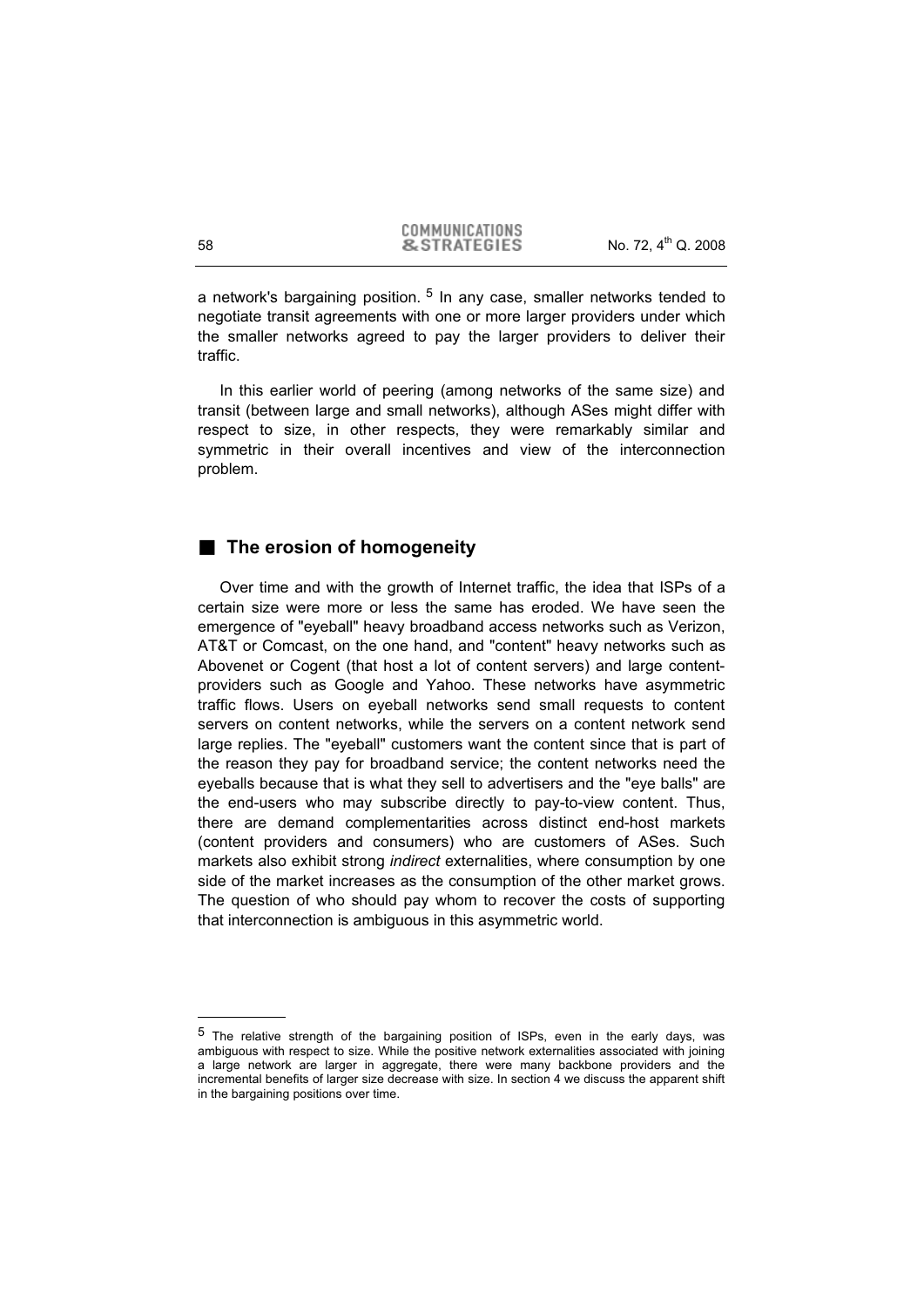We observe in practice that most content-heavy networks are more open in their peering policies than are most eyeball-heavy networks. We can speculate on a number of reasons for this difference:

• As opposed to early access networks where switching costs for consumers were insignificant (because they could call any local modem bank ISP), modern broadband consumers may feel that switching costs are relatively higher, assuming they even have a choice of providers. Therefore eyeball networks may perceive that they have some increased bargaining power because they "own" the eyeballs.

• Eyeball networks believe that the "natural" direction of value flow is toward them, rather than away from them. The growth of Internet advertising suggests that content-providers place high value on reaching end-users on eyeball networks.

• The last-mile networks of the broadband eyeball networks are more capital intensive, often involving "lumpy" investments, than are the long-haul and backbone networks of content-providers.<sup>6</sup> Consequently, the cost recovery challenge of the last-mile networks is greater (although as noted earlier, it is not clear that their incremental costs for delivery are higher).

For these sorts of reasons, we observe that even small eyeball-heavy networks might sometimes refuse to peer with a much larger content-heavy network, and this has fueled the move toward more complex forms of interconnection contracts.

### **Paid peering**

Paid Peering, sometimes called "Settlement Based Peering," is identical to settlement free peering in terms of how prefixes are announced and traffic is forwarded. What differs is that the traffic is no longer exchanged without payment. If an eyeball provider is not prepared to offer settlement-free peering to a content provider, then the traditional interconnection agreements offer few options, none of which is a good solution. These include:

 $6$  The distinction is analogous to the lower capital intensity of long distance telephone service relative to local telephone service. The fact that the long distance network shared the local access network was used to help justify long distance services subsidizing local telephone services to help recover the fixed costs (non-traffic sensitive) of last-mile infrastructure.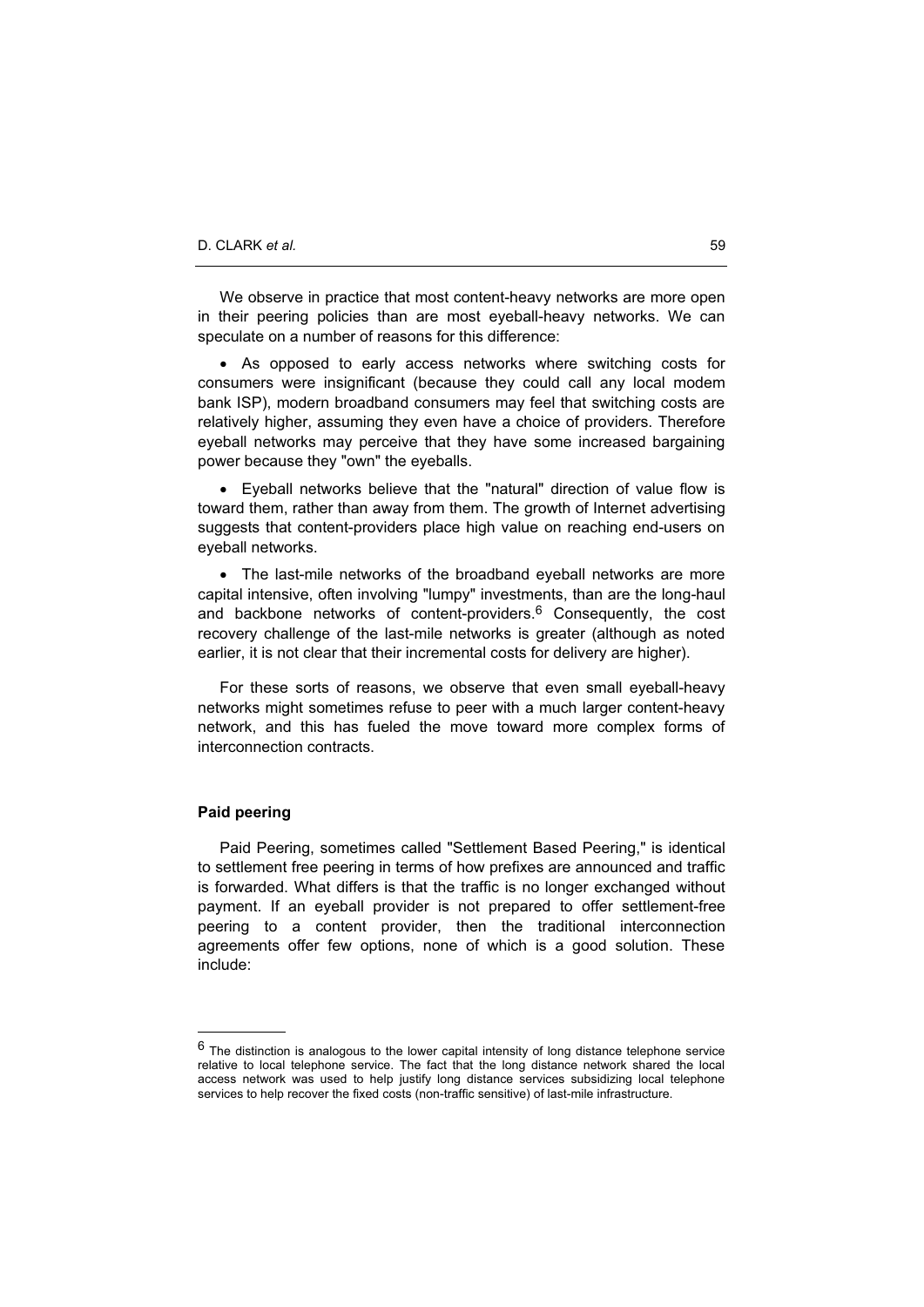• If the eyeball network has a very strong bargaining position, it might try to force the content provider to purchase transit service from the eyeball network. However, apart from cost, the content provider may not need access to all of the Internet, but only to the cone of prefixes that belong to the eyeball network.

• Both the eyeball network and the content network can purchase transit from third parties, in which case both are worse off, and the third parties are the only beneficiaries.

• If the eyeball network already peers with some third network, the content network can negotiate a transit arrangement with that third network. Again, in this case, only the third network is better off.

Paid peering may offer an alternative that leaves both parties better off than any of the above options. Paid peering can be either paying for all bits flowing over the interconnect, or just a negotiated rate for the traffic over the agreed ratio.

In fact, settlement free peering arose as a defensible approximation only in the context of assumed symmetry in value flow. If the difference in actual value were small, bargaining costs would swamp the benefits of negotiating a price. However, once the assumption of symmetric value starts to break down, the binary world of transit and settlement free peering will break down.

## **Partial transit**

The second new type of interconnection agreement that is growing in importance is *Partial Transit*. Under partial transit, a network Z sells access to and/or from a *subset* of the Internet prefixes to another network A or Z which sells transit with some service restriction. For instance, Z may sell A only the ability to send traffic to part of the Internet, but not receive traffic. (In other words, A can behave like a content network but not like an eyeball network.) The reverse may also hold – A may be allowed to receive traffic but not send traffic. In this relationship, A will pay Z, but the price for partial transit will usually be less than half the cost of a comparable amount of full transit.

Partial transit agreements are a response to two competing commercial pressures. For example, providers with significant amounts of asymmetric inbound traffic have a strong incentive to sell the outbound capacity on links for which the set-up costs have already been committed. Partial transit can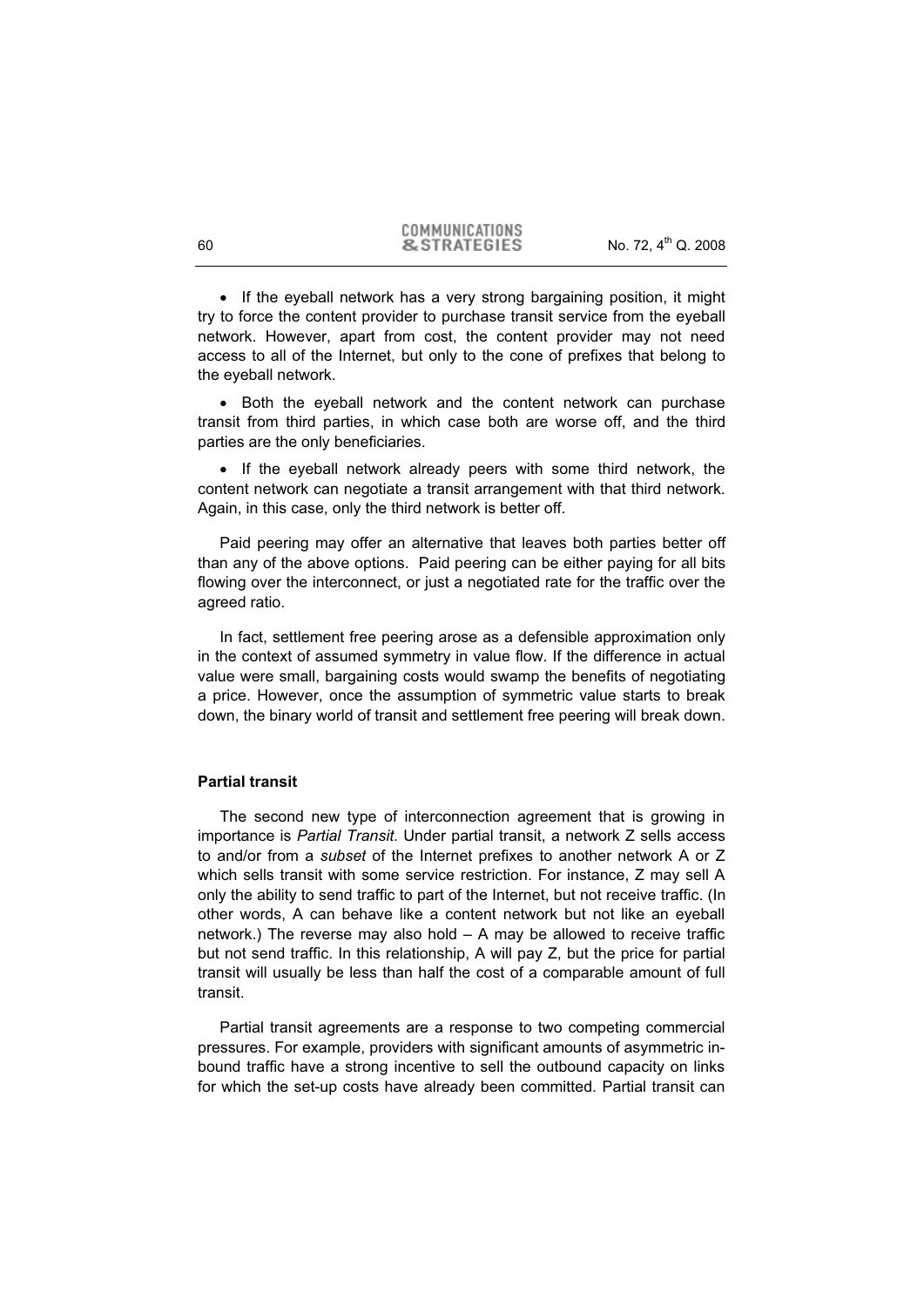also be used strategically to help a network balance peering ratios to allow them to stay in conformance with their peering agreements.

Networks also frequently sell access only to valuable peering relationships. If M and N peer, then M might consider selling partial transit to A but only to get to N. In this way, the partial transit agreement operates as a form of arbitrage that expands the range of networks that may participate (even if only indirectly) in peering agreements with large providers.

### **Summary**

Taken together, the expansion of paid peering and partial transit interconnection agreements represent a filling in of the contract space. Instead of a choice of two (relatively) standardized agreements that neatly mapped to networks based on their relative size (i.e., similar sized networks might peer, but large networks charged small networks for transit), the world is moving towards a continuum of contract types. The drivers for this include the growing heterogeneity and sheer size of the Internet, as well as the bifurcation of the large networks by symmetry type as well as by size. The expansion of contract types may be viewed as a rational expansion in choice to accommodate the greater diversity of needs. This is consistent with market competition forcing participants to innovate towards more efficient cost-saving contracts. Viewed in this light, these new contracts may be interpreted as an efficiency-enhancing outcome. Paid peering allows providers who otherwise would fail to negotiate peering to better accomplish their interconnection objectives. And, partial transit represents a way to make transit more like peering, allowing flexibility in the scope of termination commitments in return for greater flexibility in payment terms as well as the benefits of enforceable contracts.

The welfare effects of these emerging contracts are nonetheless ambiguous. Presumptively, under the assumption of efficient bargaining, the fact that the parties mutually agree to adopt these new contracting forms in preference to simpler forms suggests that the movement to these contracts ought to be welfare enhancing. On the other hand, if bargaining is imperfect then the movement to these types of contracts may increase bargaining complexity and costs, which in turn might pose a threat of increased bargaining failures.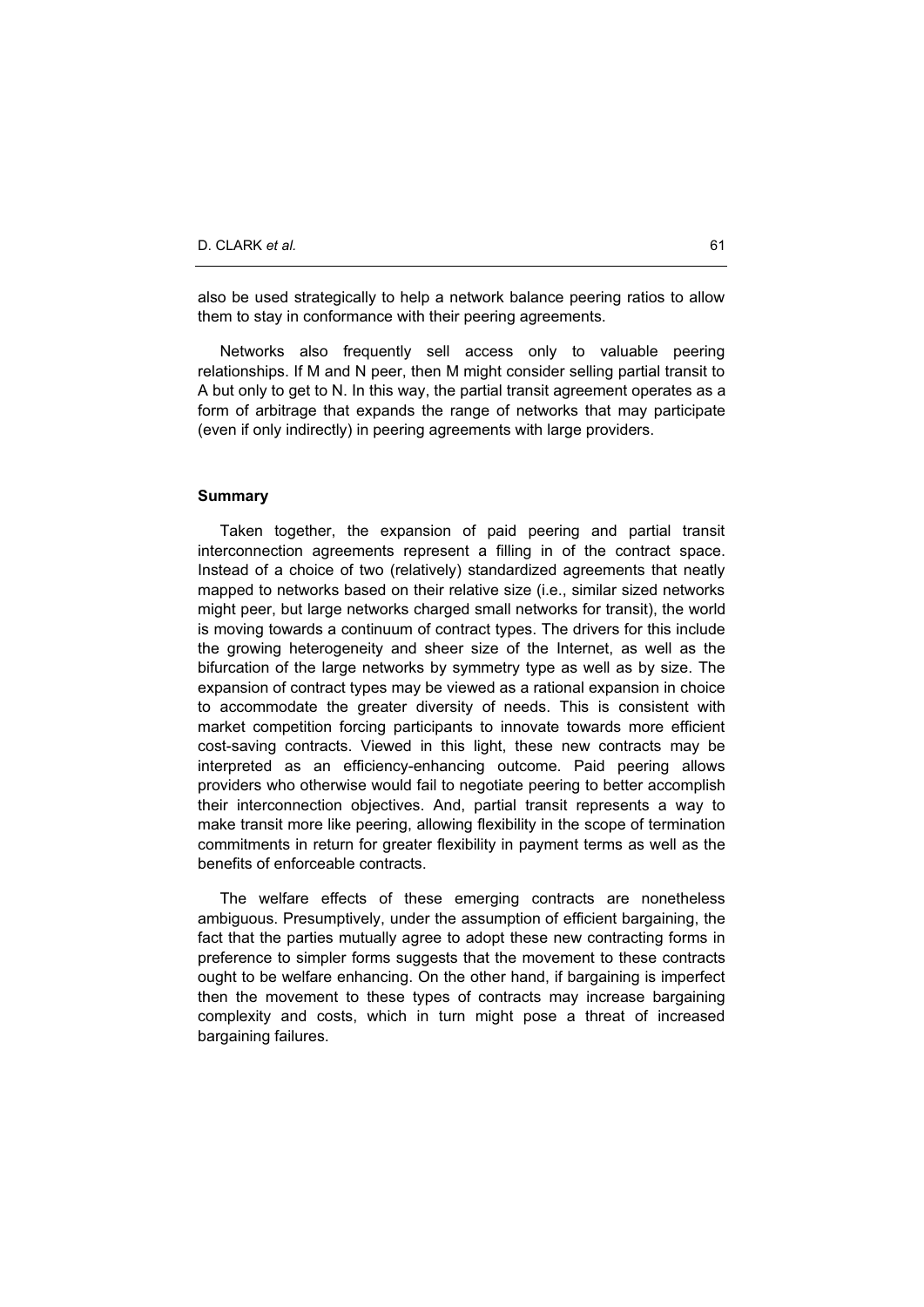# **Further complexity of settlement-free bargaining strategies**

In the following subsections, we describe some real-world negotiation strategies employed by ASes seeking to establish and maintain settlementfree peering in today's more complex and heterogeneous world. <sup>7</sup>

## **Refusal to peer**

Uncertainties over how to allocate (shared or standalone) costs, especially across multiple ASes (when multi-homed) involving different contracts, may raise the risks of peering bargaining failures. Many large networks (and some small networks) will not accept peering requests from smaller networks, even if there are likely to be cost or performance benefits for the larger network. Some of the reasons that networks may cite for refusing to peer include the following:

x *Do not peer with current (or potential) customers:* Almost no network will peer with its own customers, because doing so means lost revenue. This also means networks will not request transit from existing peers for fear of losing their peering.

x *Do not peer with existing peer's customers:* Stability of interconnections are important. For large networks that already have robust peering, many peering requests come from customers of existing peers. Providers often turn down these requests. First, while stealing transit customers from one another based on price or performance is normal business practice, in a networked economy stealing a revenue generating customer by agreeing to a non-revenue generating relationship is unstable because the peer may in turn "poach" the network's downstream customers asking for peering in a tit-for-tat exercise. Second, agreeing to such peering requests will move traffic off the original peering link, onto a direct link with customer. This will change traffic ratios and volumes with the original peer, perhaps putting the larger peering relationship in danger.

• *Inflexibility, or adherence to peering policy:* When large networks create a peering policy, they may strictly conform to it, to avoid the risk of

<sup>7</sup> This paper is based, in part, on the real-world experience of some of its authors and the stories they have gathered. Citations to actual interconnection agreements are not possible since these are typically regarded as confidential and proprietary information.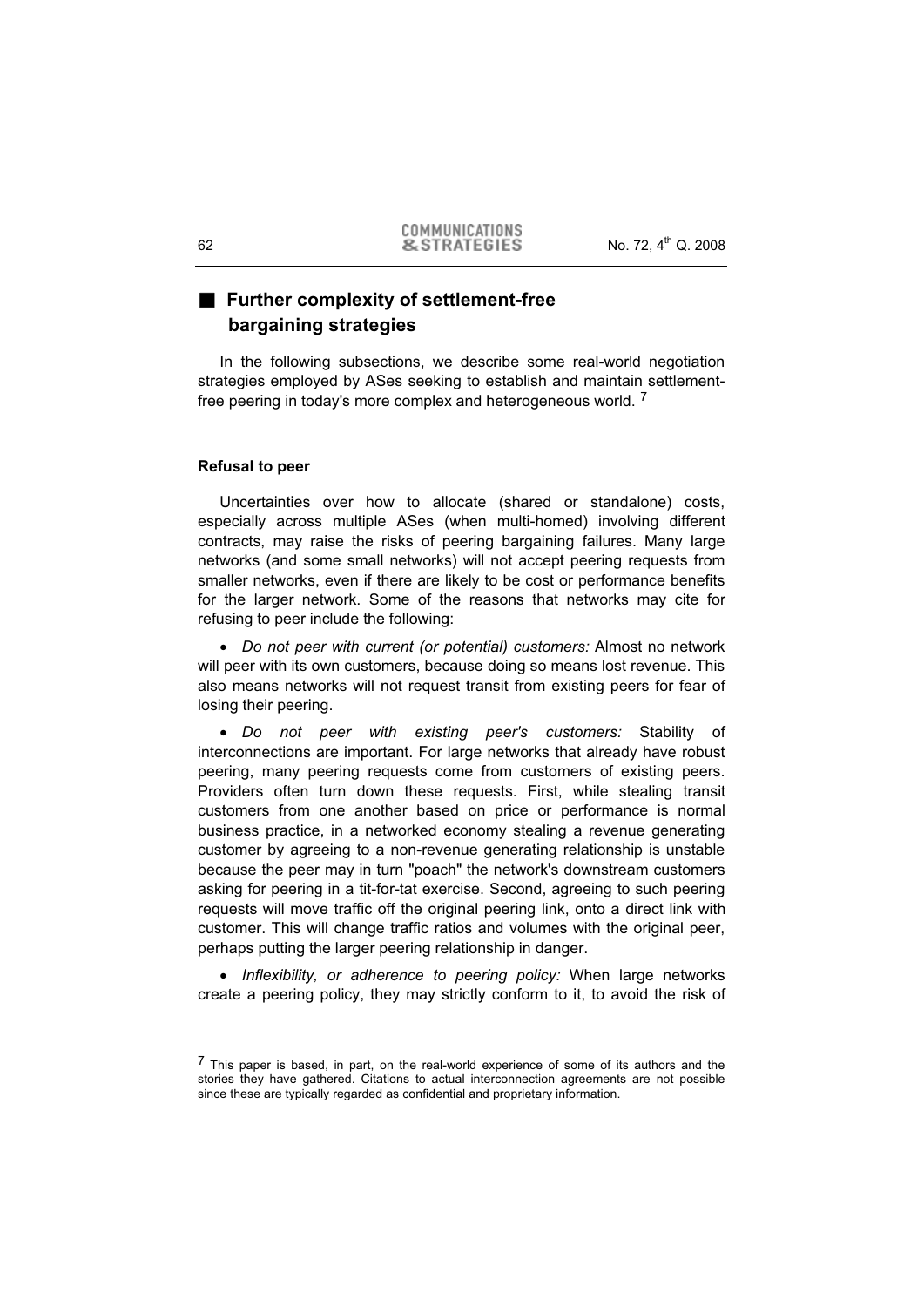being sued. The threat of lawsuits is valid, and possible concern about antitrust scrutiny may apply to a few large networks. However, it is difficult, perhaps even impossible, to write in advance a policy that is detailed and complex enough to cover all the issues that may arise, so formal policies often preclude mutually beneficial negotiations.

x *Cost sharing:* A provider will often not peer with anyone who has not demonstrated equal investment in infrastructure, resources, etc. The logic behind this includes: ensuring the peer has the ability to carry the traffic; ensuring the peer is capable of troubleshooting problems; and ensuring the peer has the same investment in the quality of traffic. Obviously there are possible mutually beneficial situations where the costs are not equal, which this policy would preclude.

x *Perception:* In the real world of bargaining, some motivations are purely subjective. Network engineers almost always have a large amount of pride in their creation. They feel the networks they created are large, important, and significant on a global scale. A peering request from a network they feel is much smaller or less important may seem to diminish their own importance. Peering with the smaller network might diminish their network in the eyes of their colleagues.

## **Creating incentives to peer**

Networks who would like to peer are frequently turned down for a variety of reasons, including those in the previous section. The long-term benefits of peering (e.g., cost savings, performance enhancements, and scalability) drive many networks to take unintuitive or even harmful (in the short term) steps in order to induce potential partners to peer. Some of these strategies include:

x *Force traffic over (expensive) transit:* Because of the reasons mentioned above, providers will frequently turn down peering requests from networks who are customers of existing peers. An obvious response for that customer, if they can control the routing of their traffic, is to cause their traffic to/from the prospective peer to route over the peer's transit connection to raise the peer's transit costs in order to induce it to peer. This response only works when the peer in question is not a Tier 1 network, since Tier 1 networks have no transit. This response is a game of "chicken", since it may raise the cost for both parties.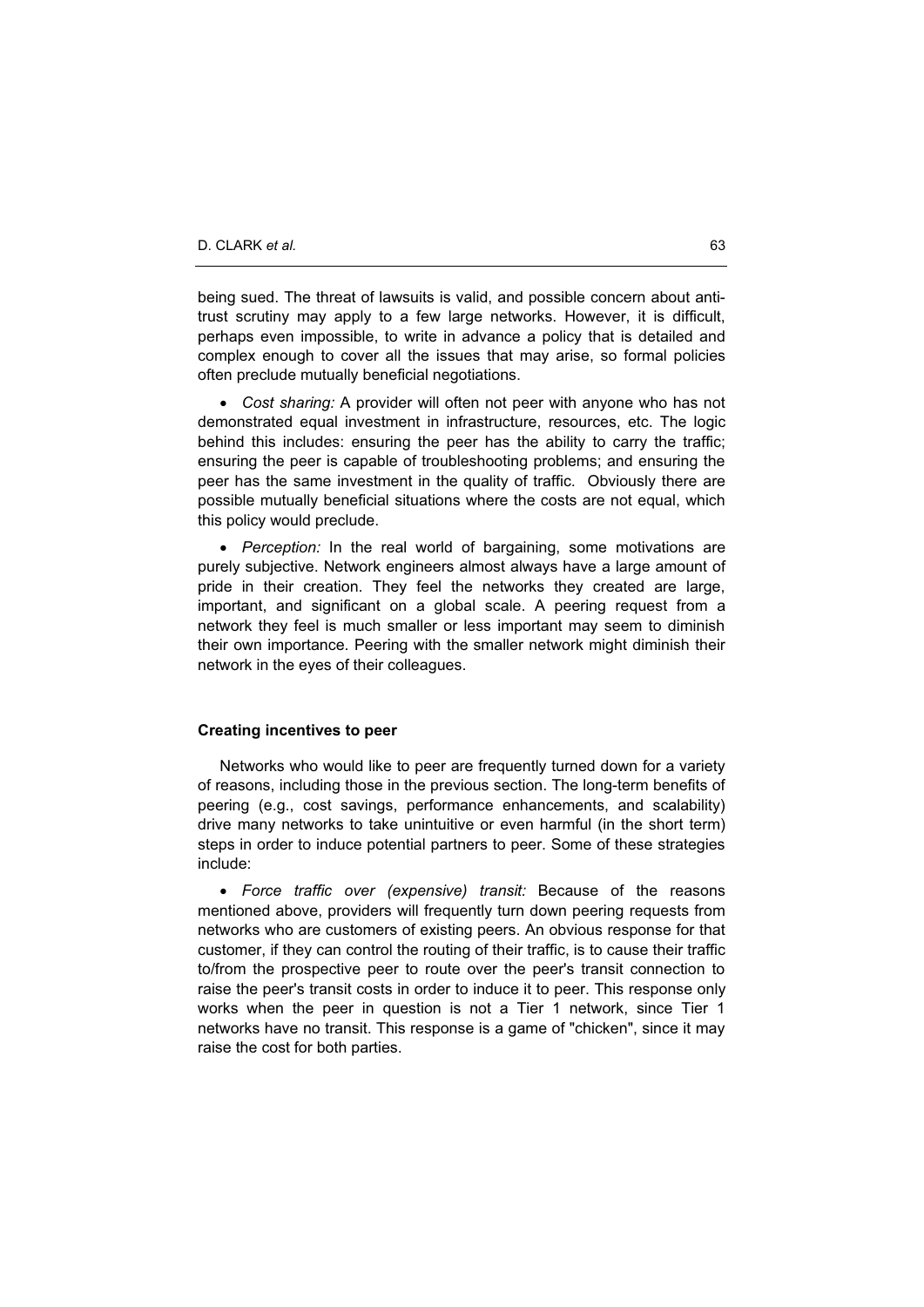x *Lower performance:* If a provider refuses to peer, a network may direct traffic to a smaller link, or not upgrade an existing one. If the link reaches capacity, it will precipitate congestion, which means packet loss, high latency, and performance degradation. Similarly, the network may direct traffic through trans-oceanic lines (e.g. From London to Paris through New York), which increases latency and lowers throughput. Again, the basic idea is to raise the costs until the prospective peer agrees. And, as before, this strategy can raise both agents' costs.

x *Move traffic away:* Most large networks do not have the majority of traffic sourced from or terminated on their own AS, but on the prefixes of their transit customers. Customer prefixes are often not single-homed, and hence there is more than one path to the customer. Say Network A asks to peer with Network Z, and Z denies the request. A may find some large customer of Z, C to which A is sending a large amount of traffic through Z. It may be possible for A to find a second path to C. This other path may involve directly peering with the C, finding another transit path, or peering with a second transit provider of C. A special case of this strategy is called "doughnut peering". This is where a provider will intentionally seek out and peer with all of a network's downstream customers or their second transit provider, removing the incentive to peer with the network itself, and potentially harming Z through loss of revenue.

x *Cross geographic boundaries:* Although most large networks will not peer with small or medium sized networks, a smaller network which makes a large investment, such as crossing an ocean to meet the larger network, may get an exemption to the Peering Policy of the larger network.

• *Interesting prefixes:* If a network has something on its network that is interesting for the potential peer, this can shift the bargaining. For example, a network with a Root Name Server will increase its chance of peering.

## **Strategies to remain in compliance with policy**

ISPs also employ multiple strategies in order to sustain settlement-free peering agreements. These include:

x *Traffic engineering:* The term "traffic engineering" refers to the collection of management decisions an ISP makes, including the local configuration of the way the Internet routing protocol (BGP) works, to allocate traffic to the different paths they control. Traffic engineering techniques can be used to keep peering traffic ratios within balance by, for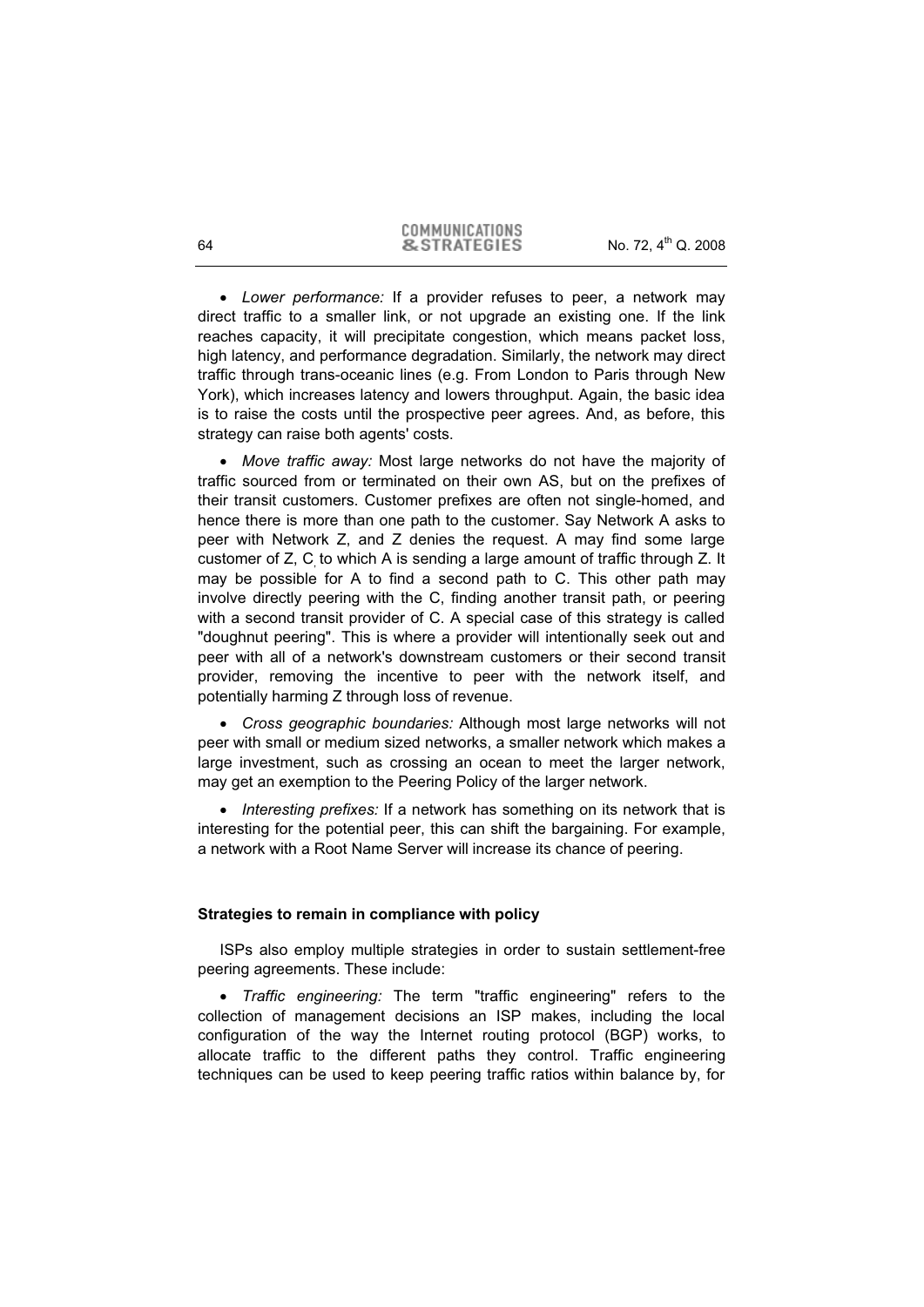instance, directing traffic over transit which could have been served through peering.

x *Buy additional services:* Most network providers do not supply just full transit but instead have a whole portfolio of products for sale. A noncomplying partner may purchase some of these additional services as a way to preserve a peering relationship.

x *Incentives to customers:* Some networks will offer incentives (low price or even free transit) to customers who will help correct a policy violation. It is common for large content networks to charge different prices to "eyeball" and "content" end-customers.

x *Threat of disconnection:* If the only path to a network is over the peering links (i.e. neither network purchases full transit), then shutting down peering will cause disconnection between the two networks. This gives a very large incentive to continue peering.

## **Bilateral negotiations, market-failure and entry of CDNs**

As we attempted to demonstrate above, the Internet is a network of networks and provisioning end-to-end service involves many multiparty negotiation challenges. However, various entities in the Internet have learnt how to coordinate, albeit more inefficiently, using and designing various standardized bilateral contracts so as to ensure a "best-effort" service. The scalability and stability of end-to-end interconnections in the Internet has been dependent on the stability of this underlying bargaining mechanism that implements only a restricted set of transfers.

However, the collective price paid for the limitations inherent in building an end-to-end Internet from a collection of bilateral bargains has been the lack of services (QoS, multicast) that might arguably benefit all, because values can be better internalized. Failure to internalize realizable demand is best demonstrated with the entry and growth of Content Distribution Networks (CDNs). As noted earlier, large content providers, and at times content consumers, may be presumed to have a high willingness to pay for better than best-effort packet transport services, However, incumbent ISPs have consistently failed to coordinate and service this end-to-end demand. This market failure helped provide entry incentives for third party CDNs (see CLARK *et al*, 2005, or HOFFMAN & BEAUMONT, 2005) who invest in caching technologies, hosting content closer to the "eyeballs" thereby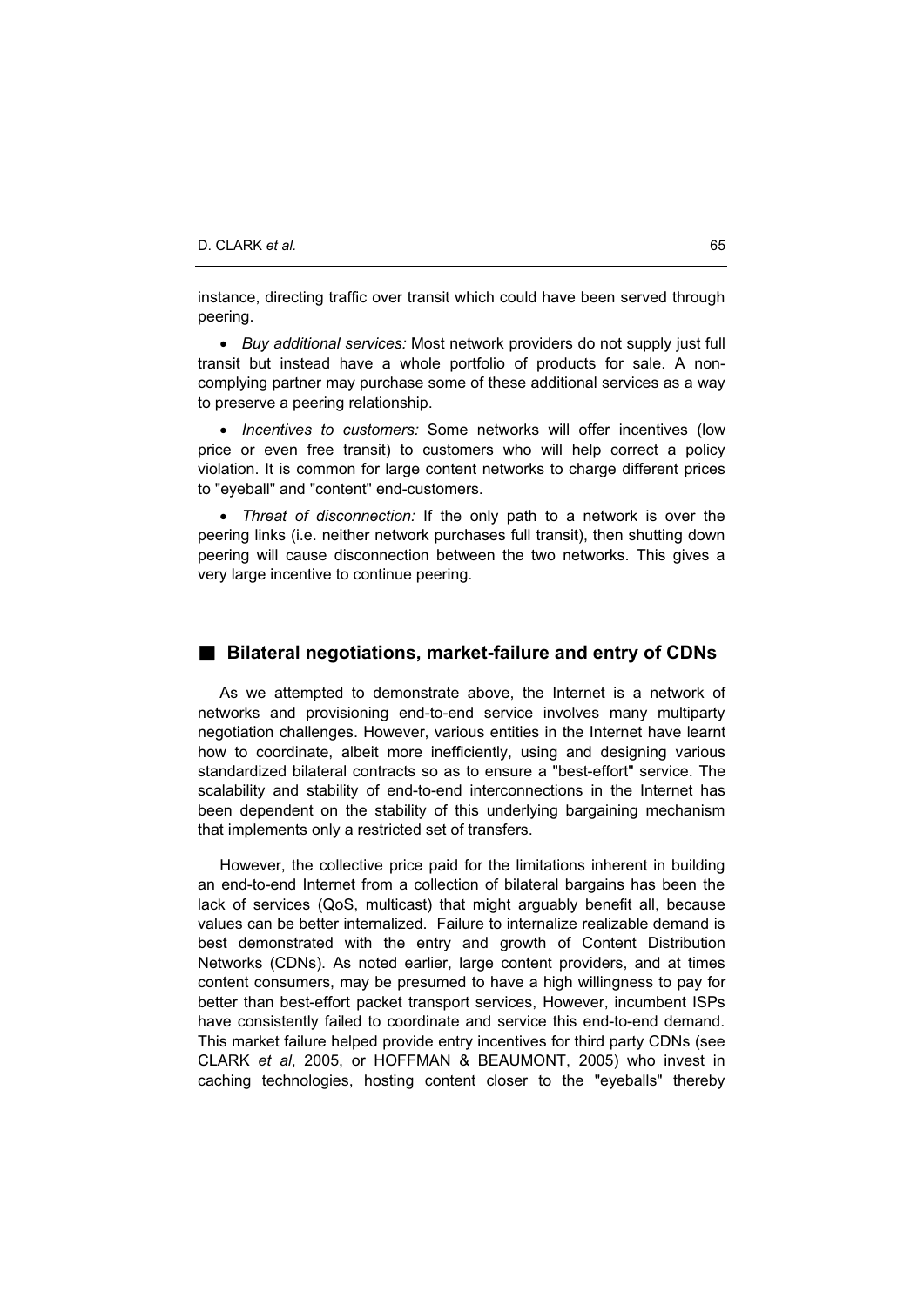COMMUNICATIONS 66 **8. STRATEGIES** No. 72, 4<sup>th</sup> Q. 2008

reducing transit costs. As we have argued elsewhere CDNs in effect transform the single principal (the end-host content provider) multiple agent (packet transport ASes) coordination problem into a single-principal (the content provider), single agent (the CDN) who in turn becomes the single principal interacting with multiple agents (packet transport ASes). A CDN as a principal internalizes the (provisioning, monitoring and enforcing) transaction costs of bargaining with the transport ASes, but benefits from strong economies of scope and scale. <sup>8</sup>

# ■ Conclusions and future work

The Internet is a network of networks, comprised of entities called Autonomous Systems (ASes) that are semi-autonomous administrative domains managed, in many cases, by commercial entities known as ISPs. How these ASes are interconnected influences how traffic is routed across the Internet, the reachability of content, and the services that can be supported. In addition to helping to determine the physical routing of packets, the business agreements by which ASes are interconnected also serve to route value transfers between and among ASes.

Historically, there were two dominant types of interconnection agreements: settlement-free peering and transit. Interconnection can be roughly described by a hierarchical model in which smaller ISPs purchased transit from large ISPs and the largest ISPs exchanged traffic at multilateral (public) or, more commonly, bilateral (private) peering points. Smaller ISPs, if they saw mutual benefit, could also arrange peering agreements. Under the assumption of approximately symmetric traffic and costs, it made sense for similar ISPs to exchange traffic without any monetary payments. Using only these two types of standardized agreements, the Internet was able to scale and grow substantially in geographic scope, traffic volume, and capabilities.

The fact that the Internet has been able to scale as a network of competing yet cooperating networks, resulting in a relatively stable and robust set of interconnections, is perhaps remarkable. Of particular note is that this has happened in a mostly un-regulated market – in rather dramatic contrast to the legacy of regulation that has characterized interconnection in

<sup>&</sup>lt;sup>8</sup> See FARATIN & WILKENING (2006) and FARATIN (2007a) for further discussion.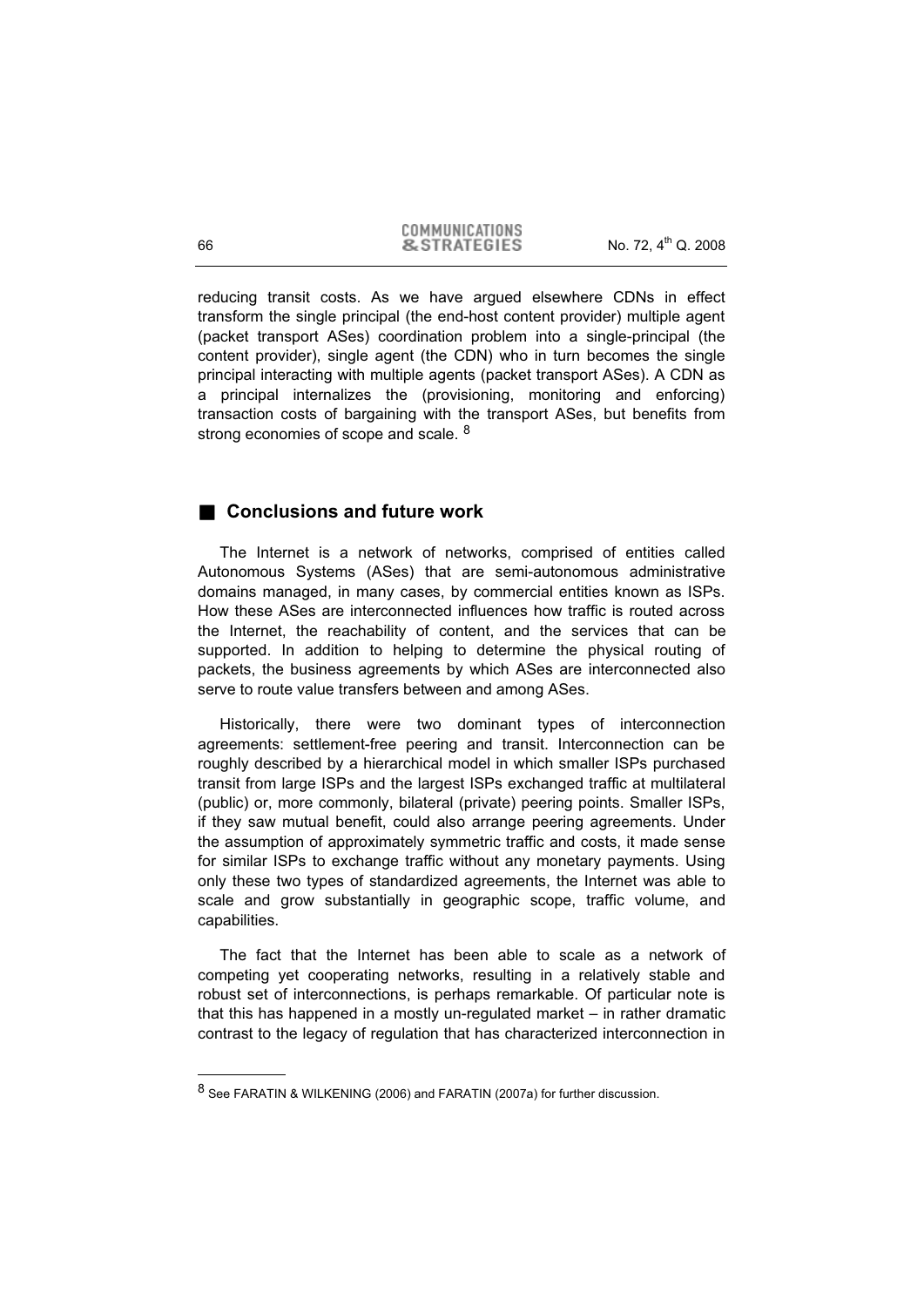the PSTN. With the growing commercial importance of the Internet, including its role as a replacement for the PSTN, it is inevitable that various parties will question whether the contracts and mechanisms that have sustained interconnection in the Internet to date will be sufficient to sustain stable interconnection in the future.

The goal of this paper is to provide a richer view of what real-world Internet interconnection looks like, relying in part on contributions from industry practitioners with deep knowledge of what negotiating interconnection looks like on the ground. With the growth of the Internet the diversity of ASes has expanded and the presumption of symmetry has eroded. New types of providers such as content-heavy ISPs such as Abovenet and Cogent and large content providers like Google, Yahoo, and YouTube are interacting with ever-larger eye-ball heavy ISPs like Comcast and Verizon. New types of players like Akamai and Limelight are providing overlay services. These changes lead to traffic patterns that are highly asymmetric, as traffic flows from content to eyeball, and also lead to changing perceptions regarding the symmetry of value flows. In response to this growth and resultant changes in the Internet industry landscape, the range of interconnection contracts have expanded to include greater reliance on paid peering and partial transit, reflecting a filling in of the contracting space.

What this implies for the future of Internet Interconnection is unclear. There is little evidence, aside from a few highly visible events such as depeering actions, that the range of negotiated contracts, whether discriminatory or not, has harmed the overall connectivity of the Internet. Most users seldom encounter an event where a failure to negotiate an interconnection agreement (as opposed to a failure of a link or a router) keeps them from reaching some part of the network. If there is a failure today, it will be found not in a lack of reachability, but in the failure of certain sorts of providers and services to emerge in the market, potentially due in part to the lack of appropriate mechanisms to manage value flows. Further, as the CDN example demonstrated, under some circumstances such failures may be alleviated by third party entrants with incentives to internalize potential value-flows from indirect externalities. The discovery of additional hypothetical failures would require more work than we have been able to undertake. However, it is worth considering the possibility that different sorts of value flows (e.g. from the advertiser toward the consumer) might help to increase the penetration of consumer uptake of broadband by reducing the cost of broadband access. Advertising subsidizes the media industry, so it is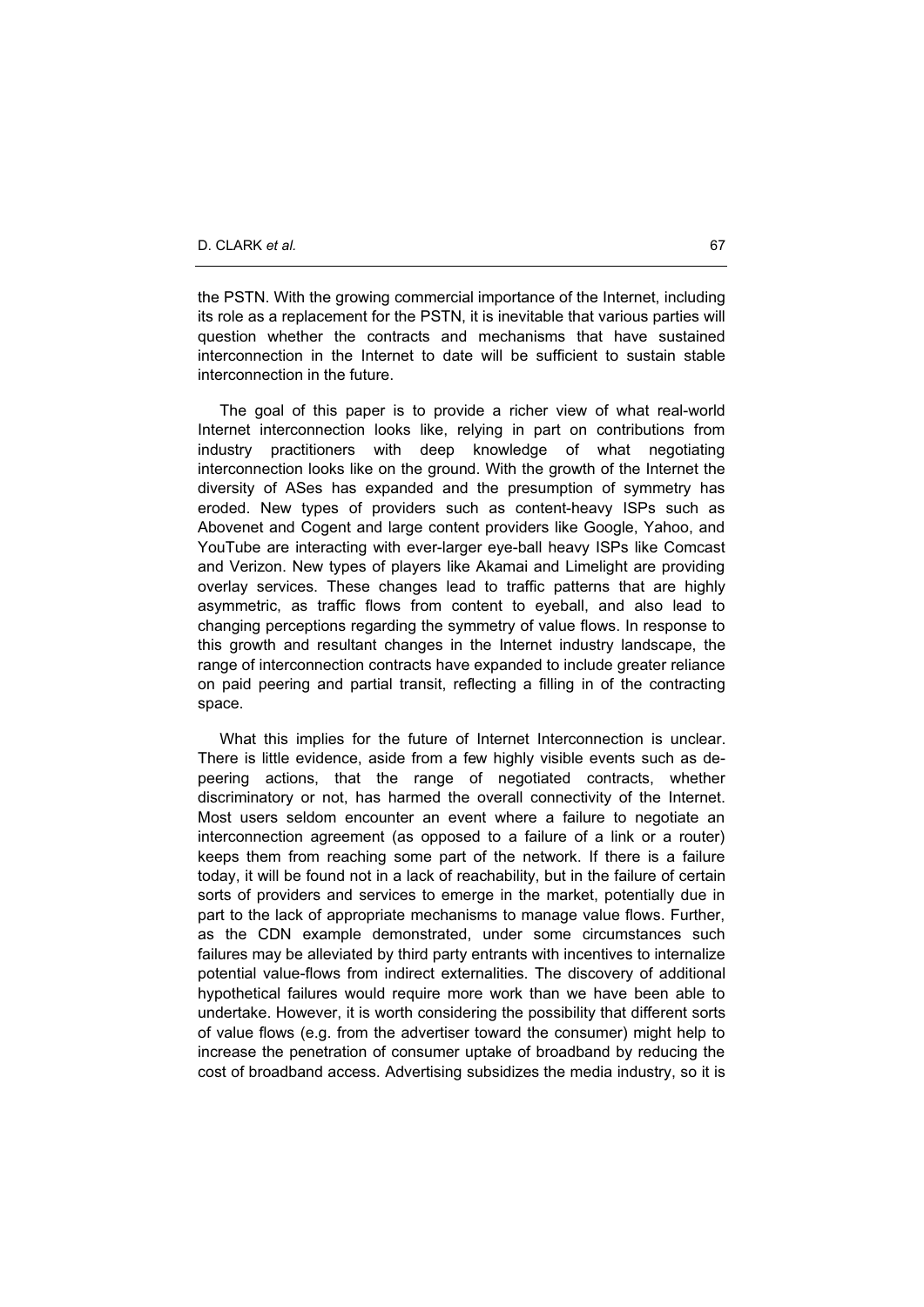not intrinsically inappropriate to ask whether such an outcome could also happen in the Internet.

We also have a cautionary conclusion: if one should be motivated (for whatever reason) to contemplate some regulatory rule to manage interconnection, the design of such a rule will be both complex and informationally demanding. Partial transit and paid peering may be seen as efficiency-enhancing responses to changing market conditions. While there may be opportunities for abuse by providers with excessive bargaining power, the complexity of what is in place today, and what seems to be working today, would argue that the best way to address any potential concern would be to focus on the sources of bargaining power and identify anti-competitive opportunism, rather than to impose *ex ante* restrictions on the range of bilateral contracts.

Other actions, both by industry and academia, could be contemplated. For example, it is clear that the commonly understood, "old-fashioned" model of peering and transit reduced bargaining costs, which is efficiency enhancing. If it were possible to bring a "best practice" or "common practice" in interconnection out from the non-disclosure agreement and into the light, this might also help reduce bargaining costs, but in a more flexible way than might be achieved via regulatory constraints. An industry forum that tried to discuss this openly (and which was given a clear mandate for how to behave so as to avoid anti-trust concerns) might offer a substantial contribution to efficient operation of this asymmetric world, and might mitigate the sorts of fears that have prompted calls for more direct regulation. Neutral development of cost models and hypothetical value flow might inform such a forum. Lack of real data and available cost models hinder any academic contribution to the efficiency of this process.

For the future, the growth of multimedia traffic, including delay-intolerant applications such as voice-over-IP (VoIP), will imply a growing need for differentiated quality of service (QoS) to accommodate the requirements of different types of traffic. The lack of QoS support in the legacy "best efforts" Internet has quite possibly hindered the emergence of some applications that demand enhanced services, and the ability to cache content enabled innovation in content distribution and facilitated the rise of Content Distribution Networks. We can speculate that there may be new sorts of applications that cannot be supported using CDNs or built by exploiting application-level interconnection with other kinds of networks such as the PSTN. In order for such applications to emerge, the community of ASes will need to coordinate and provision better end-to-end services. Tier 1 ASes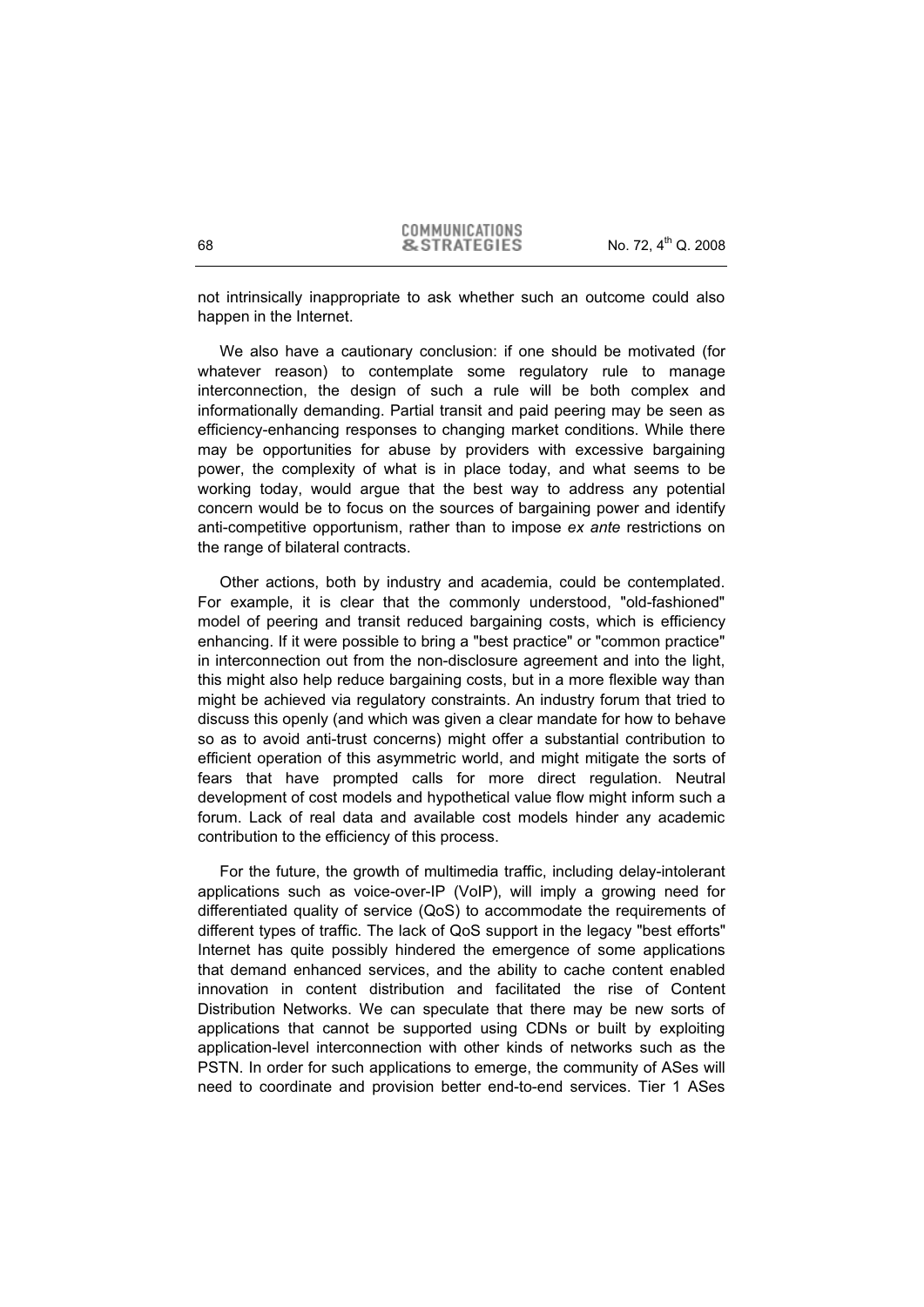have begun to implement interprovider QoS over peering links to support VoIP. Interconnections are also emerging for interprovider VPNs, developments that may signal the need for more efficient coordination and contracting mechanisms by ASes, perhaps as packet-transport continues to become a commodity market.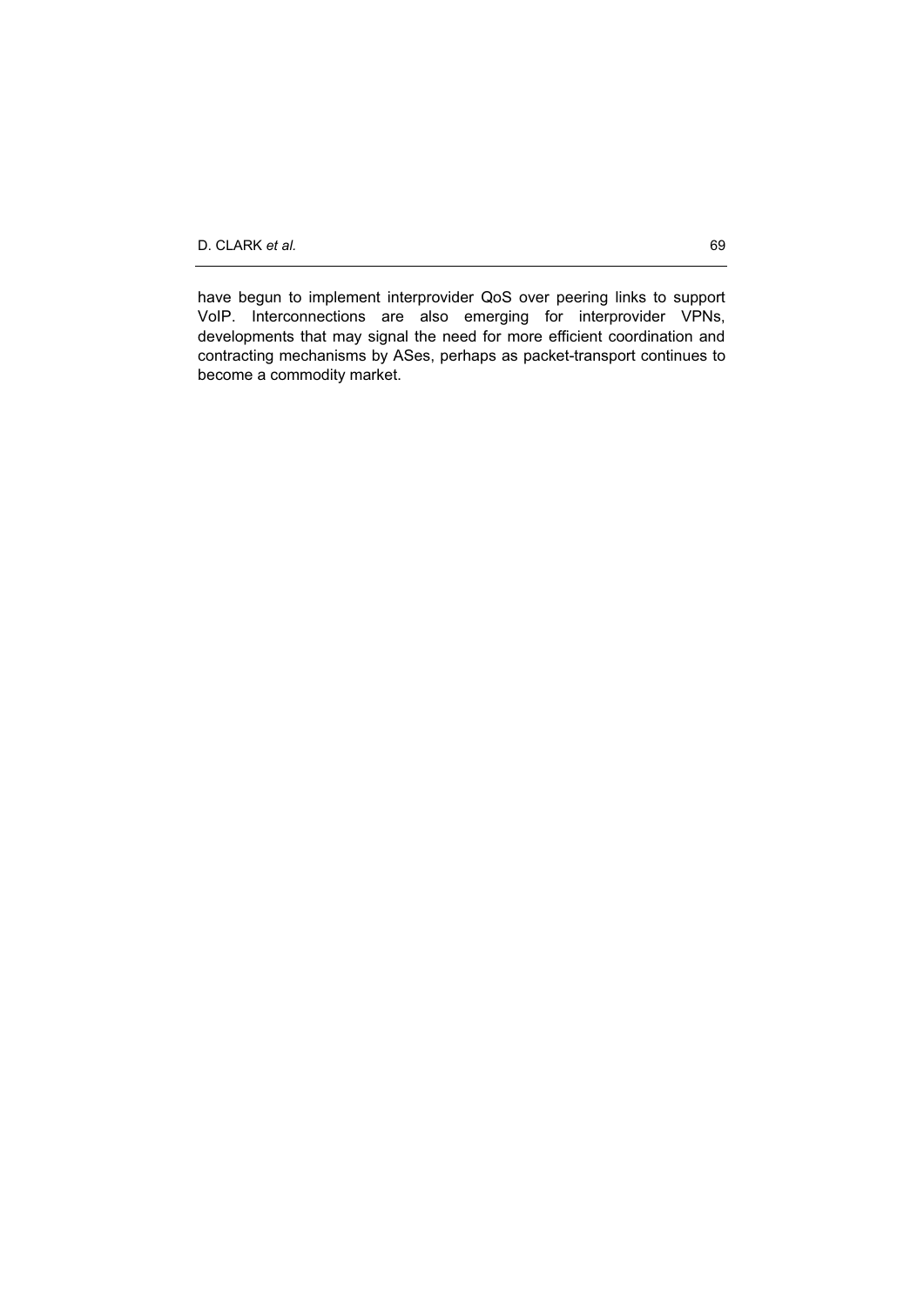#### **References**

ARMSTRONG, M. (2006): "Competition in Two-Sided Markets", *RAND Journal of Economics*, Vol. 37, no. 3, Autumn 2006, pp. 668–691.

ASN (2008): *The 32-bit AS Number Report*, Available from http://www.potaroo.net/tools/asn32/ Accessed on October 29, 2008.

CLARK, D., W. LEHR, P. FARATIN, S. BAUER & J. WROCLAWSKI (2005):" The Growth of Internet Overlay Networks: Implications for Architecture, Industry Structure and Policy", *Proceedings of Telecommunications Policy Research Conference* (TPRC-05), Washington, DC.

EVANS, D. (2003): "The Antitrust Economics of Two-Sided Markets", *Yale Journal on Regulation*, 20(2), pp. 325-381.

FARATIN, P. (2007a): "Economics of Overlay Networks: An Industrial Organization Perspective on Network Economics", *Proceedings of the Joint Workshop on The Economics of Networked Systems and Incentive-Based Computing* (NetEcon+IBC), in conjunction with ACM Conference on Electronic Commerce (EC'07) San Diego, California, June 11, 2007.

FARATIN, P., D. CLARK, S. BAUER, W. LEHR, P. GILMORE & A. BERGER (2007b): "Complexity of Internet Interconnections: Technology, Incentives and Implications for Policy", paper prepared for 35<sup>th</sup> Annual Telecommunications Policy Research Conference, George Mason University, September 2007. http://people.csail.mit.edu/wlehr/Lehr-

Papers\_files/Clark%20Lehr%20Faratin%20Complexity%20Interconnection%20TPRC%202007.pdf

FARATIN, P. & T. WILKENING (2006): "Interconnection Discrimination: A Two-Sided Markets Perspective", *Proceedings of Fifth Hot Topics in Networks* (HotNets-V '06), Irvine, CA, US, November 29-30.

GREENSTEIN, S. (2005): "The Economic Geography of Internet Infrastructure in the United States", in S.K. MAJUMDAR, I. VOGELSANG & M. CAVE (Eds), *Handbook of Telecommunications Economics, Technology Evolution and the Internet*, Vol. 2, Elsevier, 289-364.

HERMALIN, B. & M. KATZ (2006): "Your network or mine? The economics of routing rules", *RAND Journal of Economics*, Autumn 2006, Vol. 37, issue 3, p. 692.

HOFMANN, M. & L. BEAUMONT (2005): *Content Networking: Architecture, Protocols, and Practice*, Morgan Kaufmann Publisher, ISBN 1-55860-834-6.

HUSTON, G. (1999): "Interconnection, Peering and Settlements: Part I & II", *CISCO Internet Protocol Journal*, (2), 1 & 2, 1999, pp. 2-24.

LAFFONT, J.J., S. MARCUS, P. REY & J. TIROLE (2003b): "Internet Interconnection and the Off-Net Pricing Principle", *RAND Journal of Economics*, (34), 2, pp. 370-390

LAFFONT, J.J. & J. TIROLE (2003a): *A Theory of Incentives in Procurement and Regulation*, MIT Press, Cambridge, MA, USA.